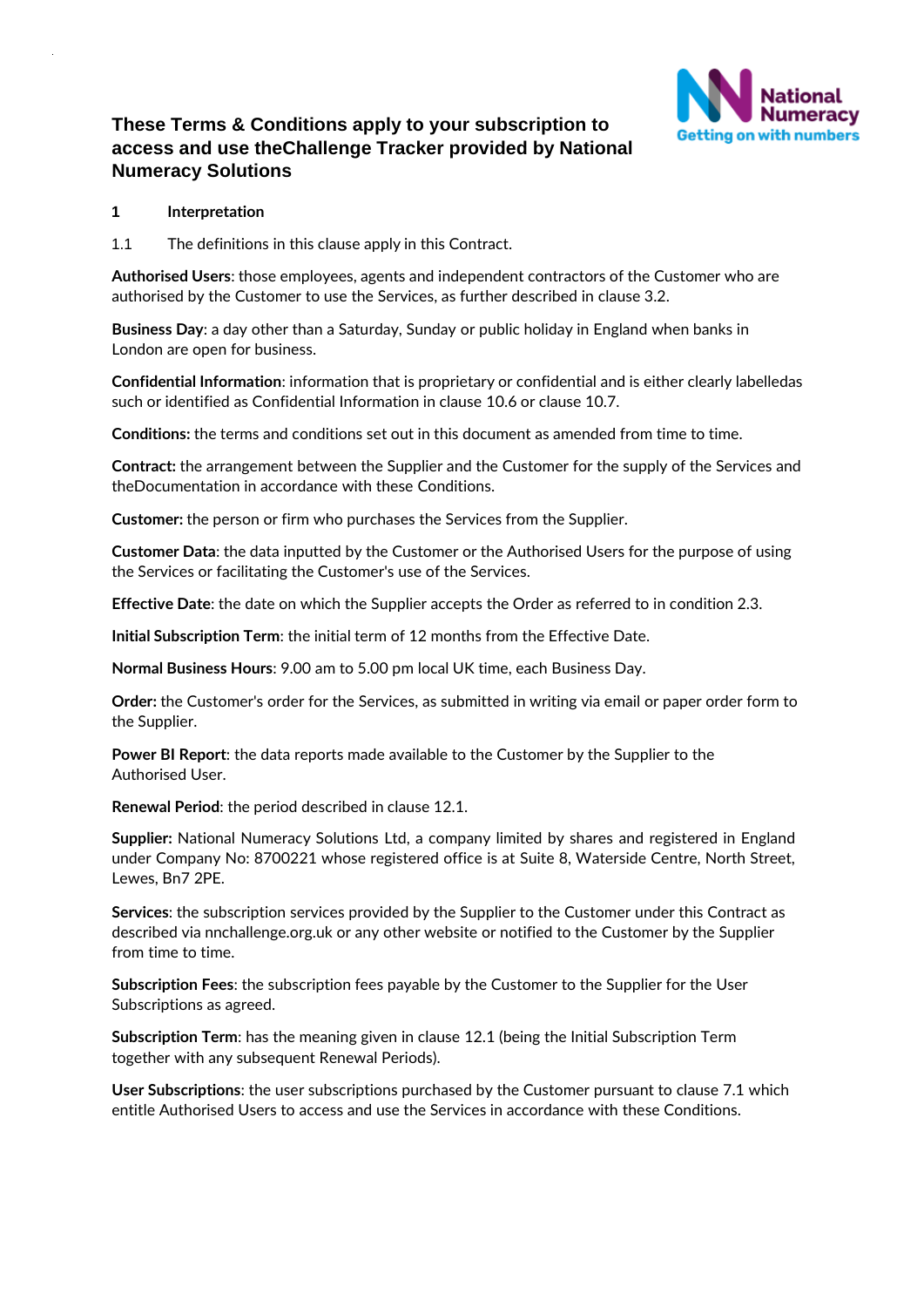**Virus**: any thing or device (including any software, code, file or programme) **Getting on with numbers** which may: prevent, impair or otherwise adversely affect the operation of any computer software, hardware or network, any telecommunications service, equipment or network or any other service or device; prevent, impairor otherwise adversely affect access to or the operation of any programme or data, including the reliability of any programme or data (whether by re-arranging, altering or erasing the programme or data in whole or part or otherwise); or adversely affect the user experience, including worms, trojan horses, viruses and other similar things or devices.



# **2. Basis of contract**

2.1 These Conditions apply to the Contract to the exclusion of any other terms that the Customer seeks to impose or incorporate, or which are implied by trade, custom, practice or course of dealing.

**Numeracy** 

- 2.2 The Order constitutes an offer by the Customer to purchase the Services in accordance with these Conditions. The Customer is responsible for ensuring that the terms of the Order are complete and accurate.
- 2.3 The Order shall only be deemed to be accepted when the Supplier issues a written acceptance of the Order, at which point the Contract shall come into existence.

# <span id="page-1-0"></span>**3. User subscriptions**

- 3.1 Subject to the Customer purchasing the User Subscriptions in accordance with clause [7.1,](#page-4-0) the restrictions set out in this clause [3 a](#page-1-0)nd the other terms and conditions of these Conditions, the Supplier hereby grants to the Customer a non-exclusive, non-transferable right, without the right to grant sub-licences, to permit the Authorised Users to use the Services and the Documentation during the Subscription Term solely for the Customer's internal business operations.
- 3.2 In relation to the Authorised Users, the Customer undertakes that:
	- (a) it will not allow or suffer any User Subscription to be used by anyone other than the documented Authorised User/s;
	- (b) each Authorised User shall keep a secure password for their use of the Services and that each Authorised User shall keep their password confidential;
	- (c) the Authorised User/s is/are authorised to access and use the Power BI Reports in accordance with clause 9.10; and
	- (d) if any changes are needed to the Authorised User name or email address, the Customer shall notify the Supplier in writing.
- 3.3 The Customer shall not access, store, distribute or transmit any Viruses, or any material during the course of its use of the Services that: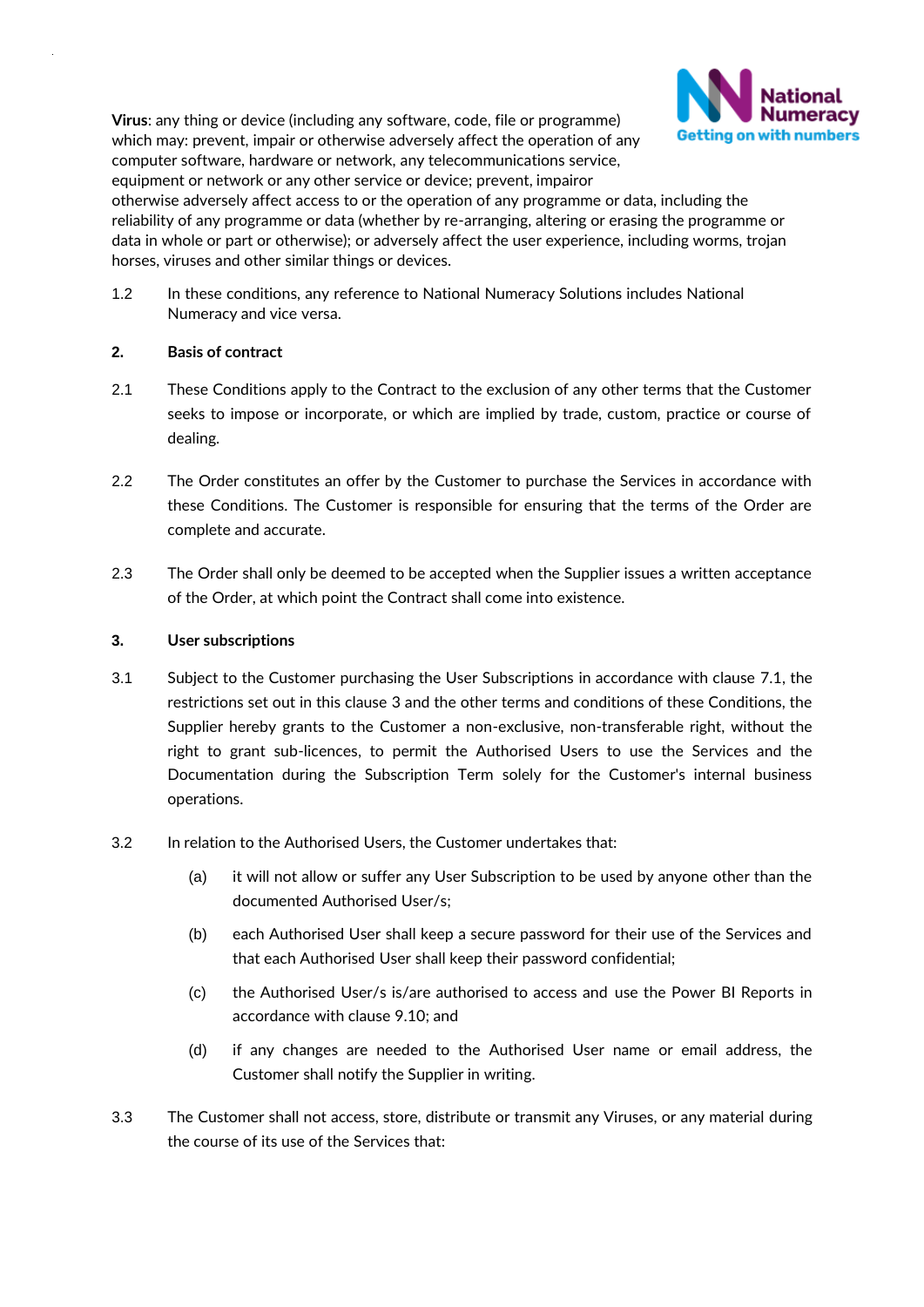

- (a) is unlawful, harmful, threatening, defamatory, obscene, infringing, harassing or racially or ethnically offensive;
- (b) facilitates illegal activity;
- (c) depicts sexually explicit images;
- (d) promotes unlawful violence;
- (e) is discriminatory based on race, gender, colour, religious belief, sexual orientation, disability; or
- (f) is otherwise illegal or causes damage or injury to any person or property;

and the Supplier reserves the right, without liability or prejudice to its other rights to the Customer, to disable the Customer's access to any material that breaches the provisions of this Condition.

- 3.4 The Customer shall not:
	- (a) except as may be allowed by any applicable law which is incapable of exclusion by agreement between the parties and except to the extent expressly permitted under these Conditions:
		- (i) attempt to copy, modify, duplicate, create derivative works from, frame, mirror,republish, download, display, transmit, or distribute all or any portion of the Power BI reports or Challenge website (as applicable) in any form or media orby any means; or
		- (ii) attempt to de-compile, reverse compile, disassemble, reverse engineer or otherwise reduce to human-perceivable form all or any part of the Power BI Reports or Challenge website; or
	- (b) access all or any part of the Power BI Reports in order to build a product or service which competes with the Services
	- (c) use the Power BI Reports to provide services to third parties; or
	- (d) license, sell, rent, lease, transfer, assign, distribute, display, disclose, or otherwise commercially exploit, or otherwise make the Power BI Reports available to any third party except the Authorised Users, or
	- (e) attempt to obtain, or assist third parties in obtaining, access to the Power BI Reports, other than as provided under this clause [3;](#page-1-0) and
- 3.5 The Customer shall use all reasonable endeavours to prevent any unauthorised access to, or use of, Power BI Reports and, in the event of any such unauthorised access or use, promptly notify the Supplier.
- 3.6 The rights provided under this clause [3 a](#page-1-0)re granted to the Customer only, and shall not be considered granted to any subsidiary or holding company of the Customer.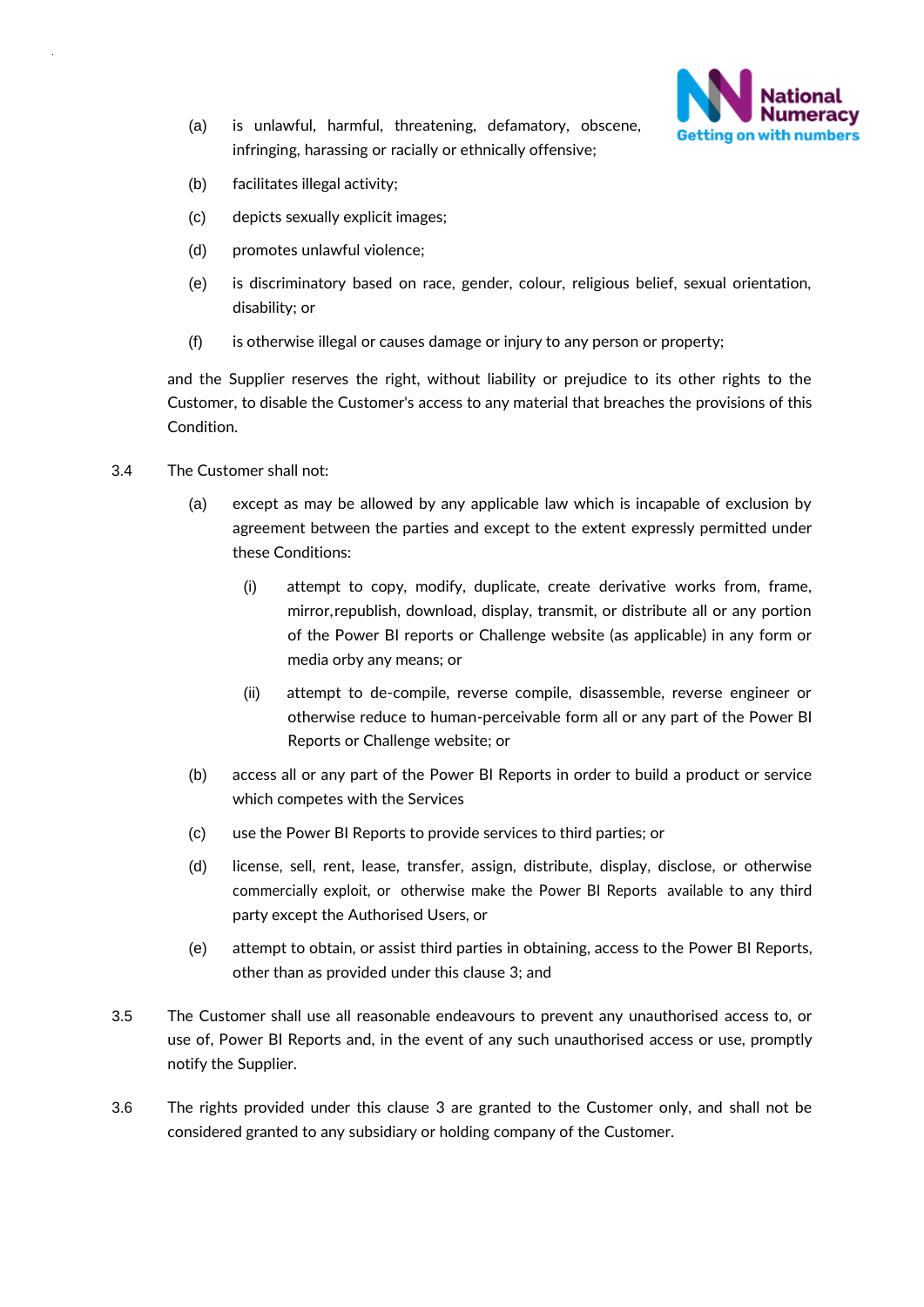## **4. Services**



- 4.1 The Supplier shall, during the Subscription Term:
	- (a) provide the Services to the Customer on and subject to the terms of these Conditions;
	- (b) make the Power BI Reports available to the Customer as specified on the Order or subsequent written agreement and on and subject to the terms of these Conditions.
- 4.2 The Supplier will, as part of the Services and at no additional cost to the Customer, provide the Customer with the Supplier's standard customer support services during Normal Business Hours.
- 4.3 The Supplier shall use commercially reasonable endeavours to make the Services available 24 hours a day, seven days a week, except for planned maintenance carried out in a maintenance window where the Supplier has used reasonable endeavours to give the Customer at least 6 Normal Business Hours' notice in advance.
- 4.4 The Supplier may send important emails to the Customer or employees of the Customer registered as Authorised Users about provision of the Services and may send emails to Authorised Users in accordance with the terms referenced in clause 6(d). The Supplier will not send marketing materials to the Customer or the Authorised Users unless given express permission to do so.

#### **5. Customer data**

- 5.1 The Customer shall own all right, title and interest in and to all of the Customer Data and shall have sole responsibility for the legality, reliability, integrity, accuracy and quality of the Customer Data.
- 5.2 Customer Data (which includes personal data) may include: names of Authorised Users; email addresses of Authorised Users; passwords of Authorised Users; age of Authorised Users; gender of Authorised Users; geographical region of Authorised Users; information on Authorised Users' activity and results on the Services; and such other information as outlined in the terms and conditions referenced in clause 6(d).
- 5.3 The Supplier collects and stores the Customer Data (which includes personal data) only to facilitate the Customer's use of the Services. The Customer Data will be stored and, where applicable, deleted in accordance with the terms and conditions referenced in clause 6(d).
- 5.4 Customer Data (which includes personal data) shall be processed by the Supplier and by contracted sub-processors as outlined in clause 9.

#### **6. Customer's obligations**

The Customer shall:

(a) provide the Supplier with: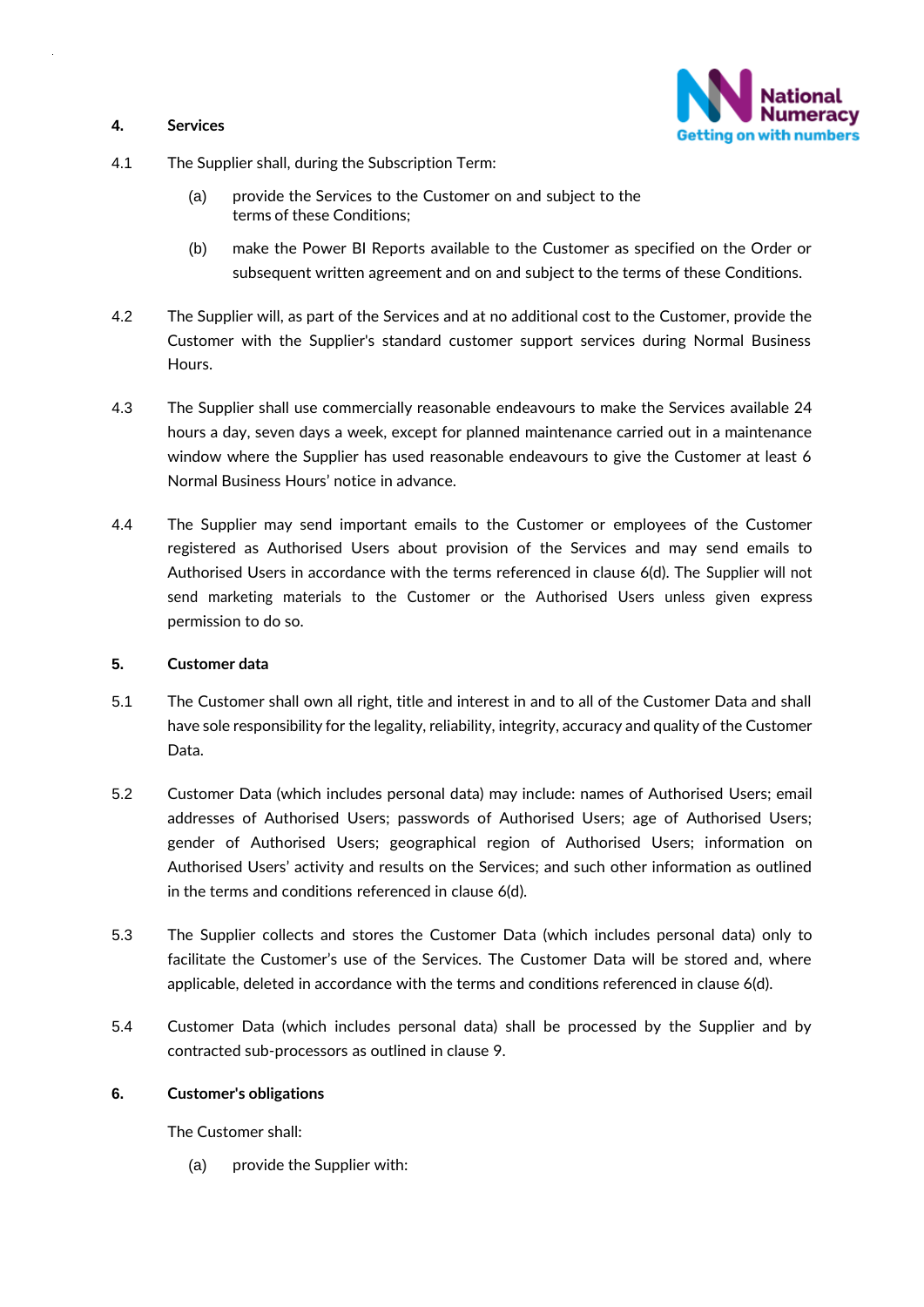

(i) all necessary co-operation in relation to these Conditions; and

(ii) all necessary access to such information as may be required by the Supplier;

in order to provide the Services, including but not limited to Customer Data, security access information and configuration services;

- (b) comply with all applicable laws and regulations with respect to its activities under this Contract;
- (c) carry out all other Customer responsibilities set out in this Contract in a timely and efficient manner. In the event of any delays in the Customer's provision of such assistance as agreed by the parties, the Supplier may adjust any agreed timetable or delivery schedule as reasonably necessary;
- (d) ensure that the Authorised Users use the Services and Power BI reports in accordance with these Conditions and the Terms and Conditions for the National Numeracy **Challenge** Challenge **website:** https://www.nationalnumeracy.org.uk/challenge/terms-and-conditions nd are aware that their data will be shared with National Numeracy, contracted third party providers as outlined in clause 9, and the Customer;
- (e) ensure that the Authorised Users or, where applicable, the parents/guardians of Authorised Users are aware of the way in which their data will be shared and stored;
- (f) obtain and shall maintain all necessary licences, consents, and permissions necessary for the Supplier, its contractors and agents to perform their obligations under this Contract, including without limitation the Services;
- (g) ensure that its network and systems comply with the relevant specifications provided by the Supplier from time to time; and
- (h) be solely responsible for procuring and maintaining its network connections and telecommunications links from its systems to the Supplier's data centres, and all problems, conditions, delays, delivery failures and all other loss or damage arising from or relating to the Customer's network connections or telecommunications links or caused by the internet.

#### **7. Charges and payment**

- <span id="page-4-0"></span>7.1 The Customer shall pay the Subscription Fees to the Supplier for the User Subscriptions in accordance with this clause 7.
- 7.2 The Customer shall on the Effective Date provide to the Supplier approved purchase order information acceptable to the Supplier and any other relevant valid, up-to-date and complete contact and billing details and the Supplier shall invoice the Customer:
	- (a) within one month of the Effective Date for the Subscription Fees payable in respect of the Initial Subscription Term; and
	- (b) subject to clause 12.1, within one month of the anniversary of the Effective Date for any Subscription Fees payable in respect of the next Renewal Period (if renewed),

and the Customer shall pay each invoice within 30 days after the date of such invoice.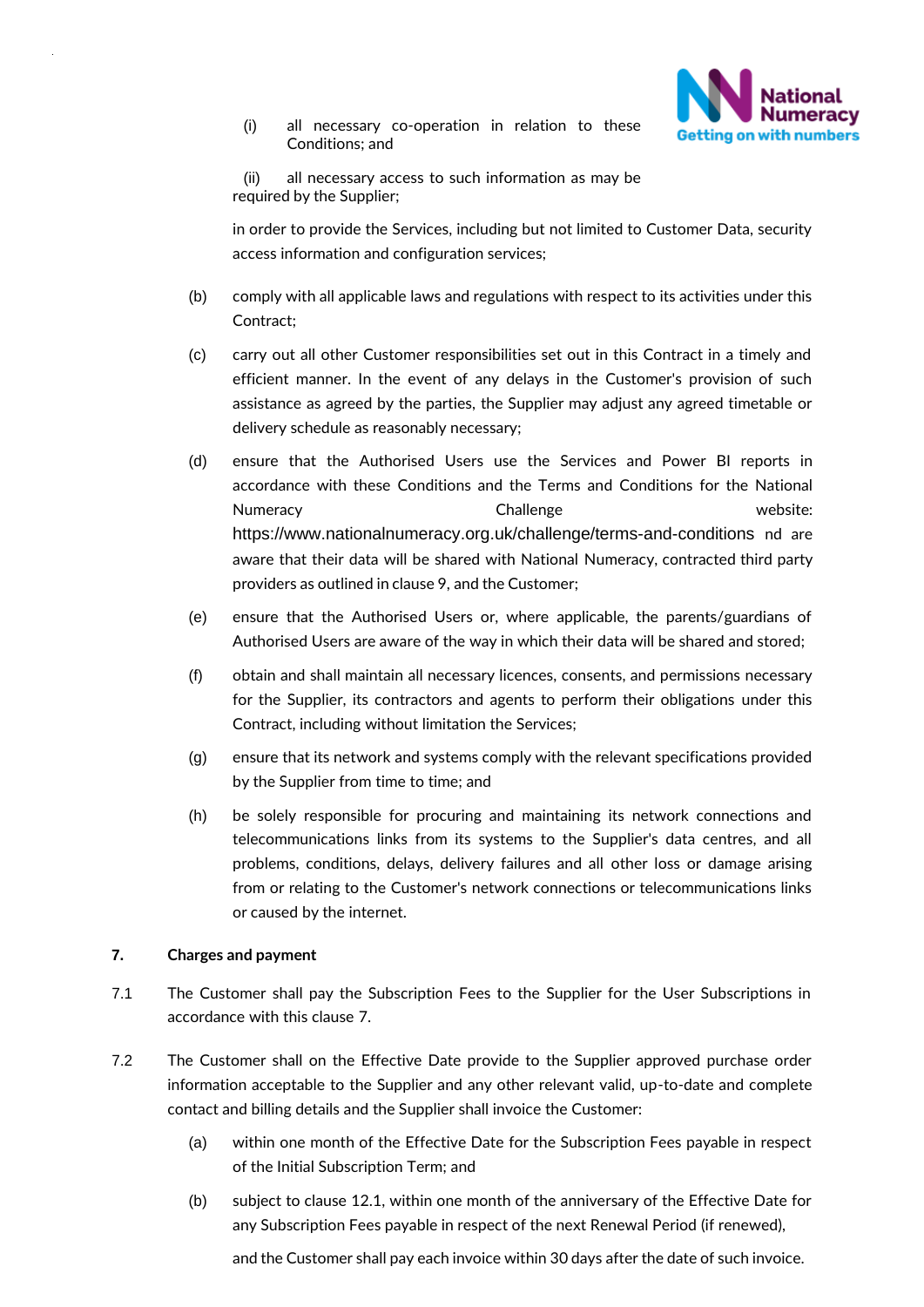

- 7.3 If the Supplier has not received payment within 30 days after the due date, and without prejudice to any other rights and remedies of the Supplier:
	- (a) the Supplier may, without liability to the Customer, withhold the Customer's access to all or part of the Power BI Reports and the Supplier shall be under no obligation to provide any or all of the Services while the invoice(s) concerned remain unpaid; and
	- (b) interest shall accrue on a daily basis on such due amounts at an annual rate equal to 3% over the then current base lending rate of Clydesdale Bank from time to time, commencing on the due date and continuing until fully paid, whether before or after judgment.
- 7.4 All amounts and fees stated or referred to in this Contract:
	- (a) shall be payable in pounds sterling;
	- (b) are, subject to clause [11.3\(b\),](#page-8-1) non-cancellable and non-refundable;
	- (c) are exclusive of value added tax, which shall be added to the Supplier's invoice(s) at the appropriate rate.
- 7.5 The Supplier shall be entitled to increase the Subscription Fees at the start of each Renewal Period, upon prior notice to the Customer.

#### **8. Proprietary rights**

- 8.1 The Customer acknowledges and agrees that the Supplier and/or its licensors own all intellectual property rights in the Services and the Power BI Reports. Except as expressly statedherein, this Contract does not grant the Customer any rights to, under or in, any patents, copyright, database right, trade secrets, trade names, trade marks (whether registered or unregistered), or any other rights or licences in respect of the Services or the Power BI Reports.
- 8.2 The Supplier confirms that it has all the rights in relation to the Services and the Power BI Reportsthat are necessary to grant all the rights it purports to grant under, and in accordance with thisContract.

#### **9. Data Protection**

- 9.1 The Customer shall be the Data Controller in respect to Customer Data and personal information supplied for the purposes of this Contract.
- 9.2 The Supplier shall be the Data Processor in respect to Customer Data and personal information supplied for the purposes of this Contract.
- 9.3 All personal information relating to individuals is confidential and subject to Data Protection Laws. Such information shall not be divulged to any person other than those who require it for the effective delivery of the Services. Any personal information provided shall be stored securely in accordance with the UK GDPR and shall only be passed on to a third party where required by law, to comply with statutory obligations or where express written consent has been received from all relevant parties.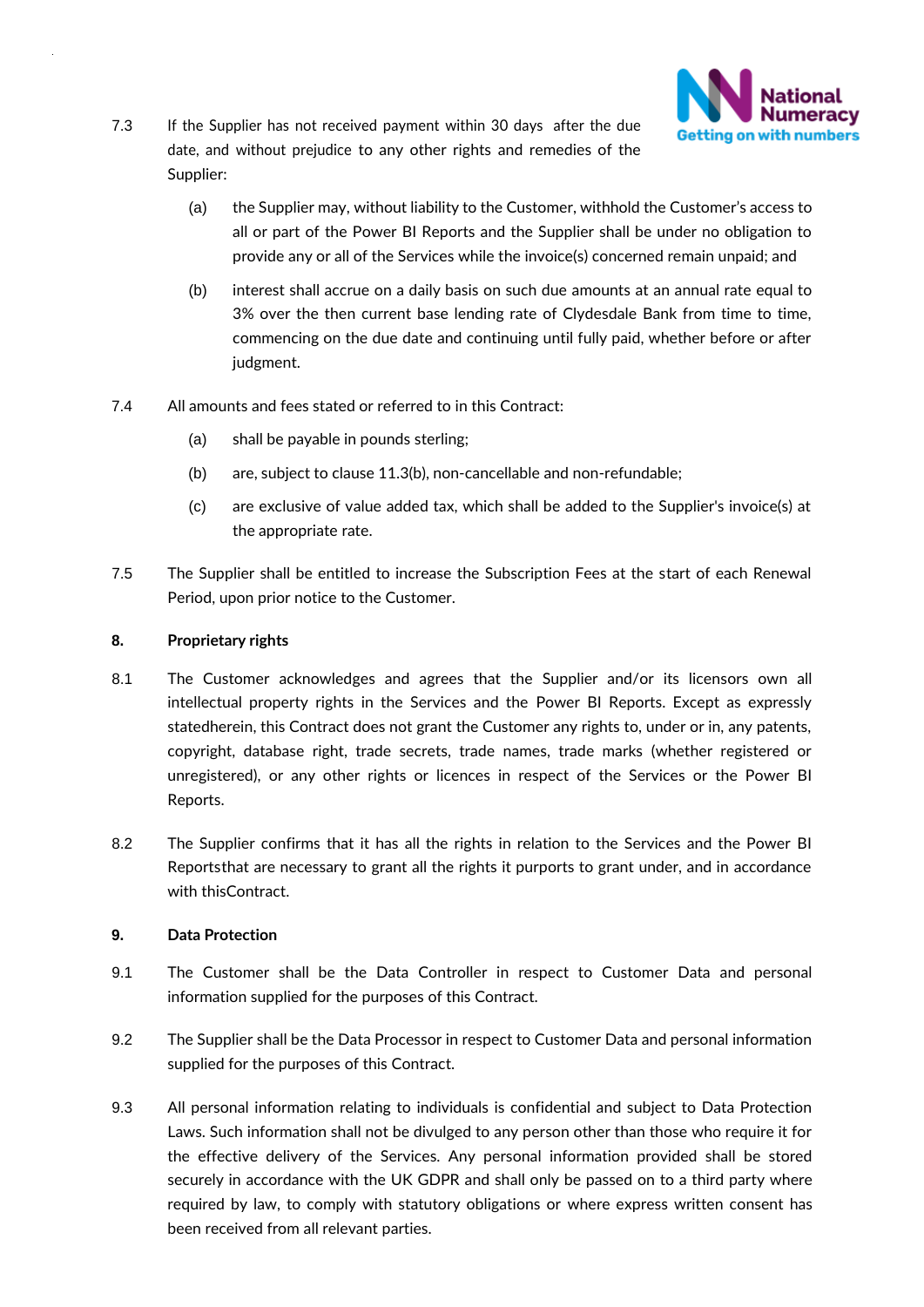

9.4 All data (which includes personal data) provided by the Customer as Customer Data shall be collected, processed and stored by third party providers (sub-processors) acting under contractwith the Supplier to

provide and support the Service via nnchallenge.org.uk or any other website notified to the Customer by the Supplier from time to time. It is possible that some of the computer systems and third party providers that process the Customer Data may be based in countries outside the European Union. By inputting Customer Data, the Customer agrees that any such data may be so transferred, made available, stored or processed.

- 9.5 The Supplier shall take all steps reasonably necessary to ensure that Customer Data is treated securely and in accordance with the UK GDPR by third party providers. The Supplier shall ensure that written agreements are in place with such thirdparty providers.
- 9.6 The Supplier shall not appoint additional sub-processors without the consent of the Customer.
- 9.7 The Supplier shall maintain a detailed record of all processing activities relating to personal data in accordance with article 30 of the UK GDPR. The Customer may request access to this record at any time.
- 9.8 Compliance with the provisions of the UK GDPR is the responsibility of all employees, contracted consultants and representatives of organisations named on the Order. All parties confirm that they operate sufficient and appropriate organisational measures to protect against unauthorised or unlawful processing of personal data and shall, upon request, provide to each other evidence of the measures taken to comply with their obligations under this clause.
- 9.9 The Supplier shall notify the Customer without undue delay after becoming aware of a personal data breach.
- 9.10 The agreed Power BI Reports for the Customer will be sent by National Numeracy to the Authorised User named by email, unless and until an alternative named contact is agreed in writing in accordance with clause 3.2(d). When any Power BI Report is accessedby the Aurhorised User the protection of the data included in that report becomes the responsibility of the Customer.
- 9.11 The Supplier shall not process personal data except as outlined in this Agreement or under the instruction of the Customer otherwise provided in writing.

#### <span id="page-6-0"></span>**10. Confidentiality**

- 10.1 Each party may be given access to Confidential Information from the other party in order to perform its obligations under this Contract. A party's Confidential Information shall not be deemed to include information that:
	- (a) is or becomes publicly known other than through any act or omission of the receiving party;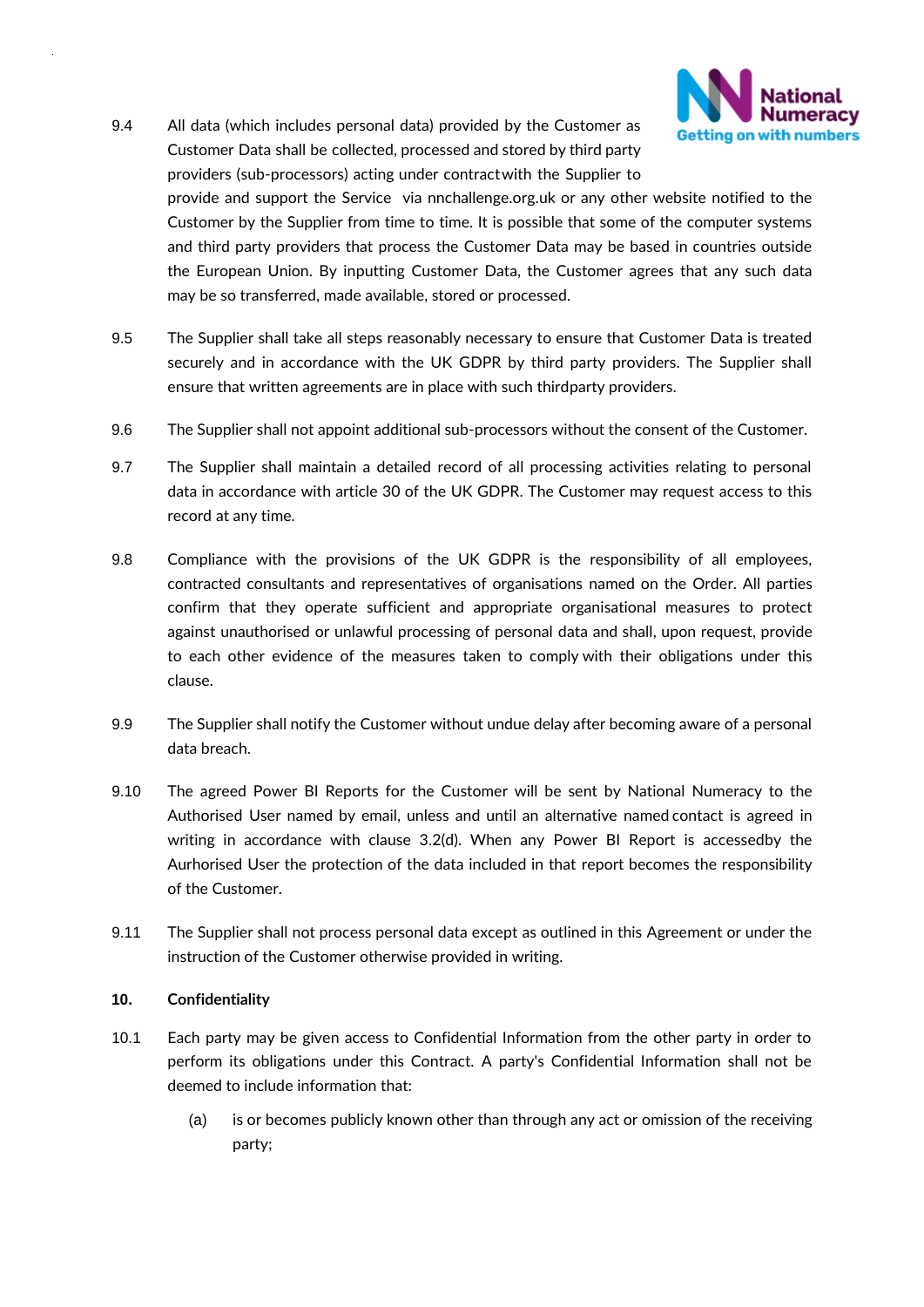

- (b) was in the other party's lawful possession before the disclosure;
- (c) is lawfully disclosed to the receiving party by a third party without restriction on disclosure; or
- (d) is independently developed by the receiving party, which independent development can be shown by written evidence.
- 10.2 Subject to clause 10.4, each party shall hold the other's Confidential Information in confidence and not make the other's Confidential Information available to any third party, or use the other's Confidential Information for any purpose other than the implementation of this Contract.
- 10.3 Each party shall take all reasonable steps to ensure that the other's Confidential Information to which it has access is not disclosed or distributed by its employees or agents in violation of this Contract.
- 10.4 A party may disclose Confidential Information to the extent such Confidential Information is required to be disclosed by law, by any governmental or other regulatory authority or by a court or other authority of competent jurisdiction, provided that, to the extent it is legally permitted to do so, it gives the other party as much notice of such disclosure as possible and, where noticeof disclosure is not prohibited and is given in accordance with this clause 11.4, it takes into account the reasonable requests of the other party in relation to the content of such disclosure.
- 10.5 Neither party shall be responsible for any loss, destruction, alteration or disclosure of Confidential Information caused by any third party.
- <span id="page-7-0"></span>10.6 The Customer acknowledges that details of the Services, and the results of any performance tests of the Services, constitute the Supplier's Confidential Information.
- <span id="page-7-1"></span>10.7 The Supplier acknowledges that the Customer Data is the Confidential Information of the Customer.
- 10.8 No party shall make, or permit any person to make, any public announcement concerning this Contract without the prior written consent of the other parties (such consent not to be unreasonably withheld or delayed), except as required by law, any governmental or regulatory authority (including, without limitation, any relevant securities exchange), any court or other authority of competent jurisdiction.
- 10.9 The above provisions of this clause [10](#page-6-0) shall survive termination of this Contract, however arising.

#### **11. Limitation of liability**

- <span id="page-7-2"></span>11.1 Except as expressly and specifically provided in these Conditions:
	- (a) the Customer assumes sole responsibility for results obtained from the use of the Services and reports by the Customer, and for conclusions drawn from such use. The Supplier shall have no liability for any damage caused by errors or omissions in any information, instructions or scripts provided to the Supplier by the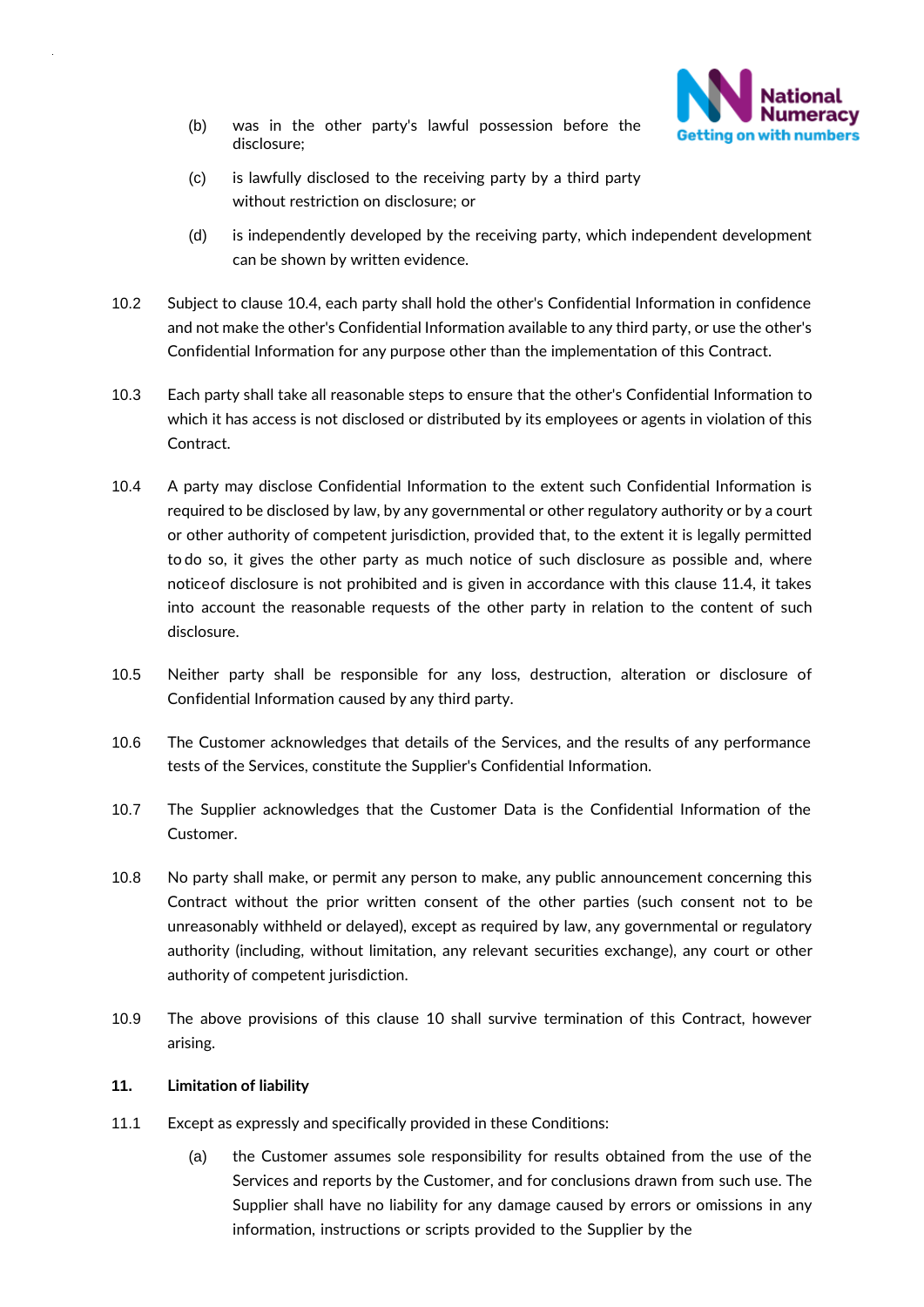

Customer in connection with the Services, or any actions taken by the Supplier at theCustomer's direction;

- (b) all warranties, representations, conditions and all other terms of any kind whatsoeverimplied by statute or common law are, to the fullest extent permitted by applicable law, excluded from these Conditions; and
- (c) the Services and the Power Bi Reports are provided to the Customer on an "as is" basis.
- <span id="page-8-2"></span>11.2 Nothing in these Conditions excludes the liability of the Supplier:
	- (a) for death or personal injury caused by the Supplier's negligence; or
	- (b) for fraud or fraudulent misrepresentation.
- 11.3 Subject to clause [11.1 a](#page-7-2)nd clause [11.2:](#page-8-2)
	- (a) the Supplier shall not be liable whether in tort (including for [negligence or] breach of statutory duty), contract, misrepresentation, restitution or otherwise for any loss of profits, loss of business, depletion of goodwill and/or similar losses or loss or corruption of data or information, or pure economic loss, or for any special, indirect or consequential loss, costs, damages, charges or expenses however arising under these Conditions; and
	- (b) the Supplier's total aggregate liability in contract, tort (including negligence or breach of statutory duty), misrepresentation, restitution or otherwise, arising in connection with the performance or contemplated performance of this Contract shall be limited tothe total Subscription Fees paid for the User Subscriptions during the 12 months immediately preceding the date on which the claim arose.

#### <span id="page-8-1"></span>**12. Term and termination**

- <span id="page-8-0"></span>12.1 This Contract shall, unless otherwise terminated as provided in this clause 12, commence on the Effective Date and shall continue for the Initial Subscription Term and, thereafter, this Contract may be renewed for successive periods of 12 months (each a **Renewal Period**), on agreement in writing between the Customer and the Supplier, unless otherwise terminated in accordance with the provisions of these Conditions; and the Initial Subscription Term together with any subsequent Renewal Periods shall constitute the **Subscription Term**.
- 12.2 Without affecting any other right or remedy available to it, either party may terminate this Contract with immediate effect by giving written notice to the other party if:
	- (a) the other party fails to pay any amount due under this Contract on the due date for payment and remains in default not less than 60 days after being notified in writing to make such payment;
	- (b) the other party commits a material breach of any other term of these Conditions which breach is irremediable or (if such breach is remediable) fails to remedy that breach within a period of 60 days after being notified in writing to do so;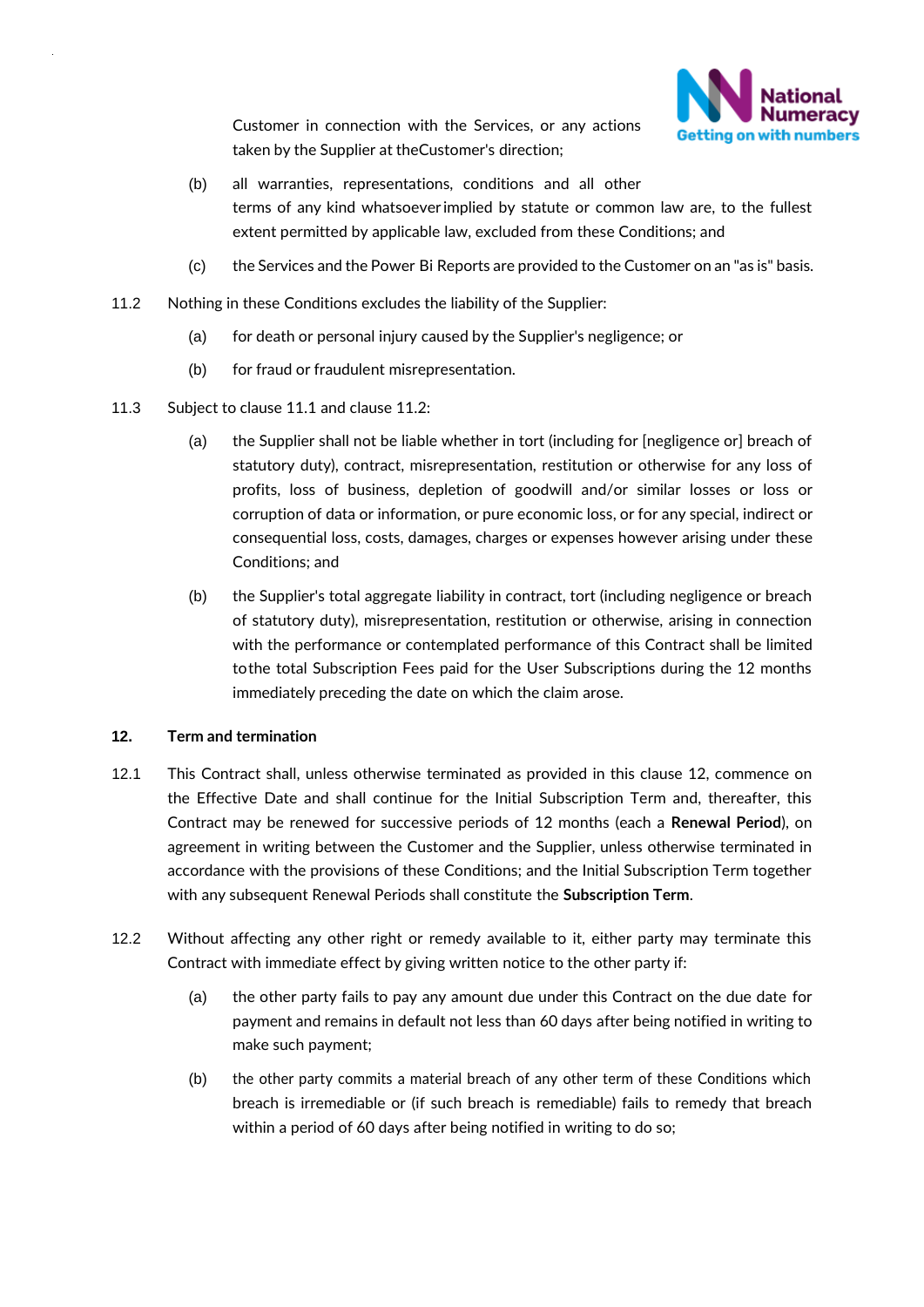

- (c) the other party repeatedly breaches any of the terms of these Conditions in such a manner as to reasonably justify the opinion that its conduct is inconsistent with it having the intention or ability to give effect to the terms of these Conditions;
- <span id="page-9-0"></span>(d) the other party suspends, or threatens to suspend, payment of its debts or is unable to pay its debts as they fall due or admits inability to pay its debts or is deemed unable to pay its debts within the meaning of section 123 of the Insolvency Act 1986 ;
- (e) the other party commences negotiations with all or any class of its creditors with a view to rescheduling any of its debts, or makes a proposal for or enters into any compromise or arrangement with its creditors other than for the sole purpose of a scheme for a solvent amalgamation of that other party with one or more other companies or the solvent reconstruction of that other party;
- (f) a petition is filed, a notice is given, a resolution is passed, or an order is made, for orin connection with the winding up of that other party other than for the sole purpose of a scheme for a solvent amalgamation of that other party with one or more other companies or the solvent reconstruction of that other party;
- (g) an application is made to court, or an order is made, for the appointment of an administrator, or if a notice of intention to appoint an administrator is given or if an administrator is appointed, over the other party;
- (h) the holder of a qualifying floating charge over the assets of that other party has become entitled to appoint or has appointed an administrative receiver;
- (i) a person becomes entitled to appoint a receiver over the assets of the other party or a receiver is appointed over the assets of the other party;
- <span id="page-9-1"></span>(j) a creditor or encumbrancer of the other party attaches or takes possession of, or a distress, execution, sequestration or other such process is levied or enforced on or sued against, the whole or any part of the other party's assets and such attachment or process is not discharged within 14 days;
- (k) any event occurs, or proceeding is taken, with respect to the other party in any jurisdiction to which it is subject that has an effect equivalent or similar to any of the events mentioned in clause [12.2\(d\)](#page-9-0) to clause [12.2\(j\) \(](#page-9-1)inclusive); or
- (l) the other party suspends or ceases, or threatens to suspend or cease, carrying on allor a substantial part of its business.
- 12.3 On termination of this Contract for any reason:
	- (a) all licences granted under this Contract shall immediately terminate and no further Power BI access will be provided to the Customer;
	- (b) the Supplier shall continue to process the Customer Data from Authorised Users in accordance with the terms referenced in clause 6(d);
	- (c) Notwithstanding clause 12.3(b) the Supplier may destroy or otherwise dispose of any of the Customer Data in its possession; and
	- (d) any rights, remedies, obligations or liabilities of the parties that have accrued up to the date of termination, including the right to claim damages in respect of any breach